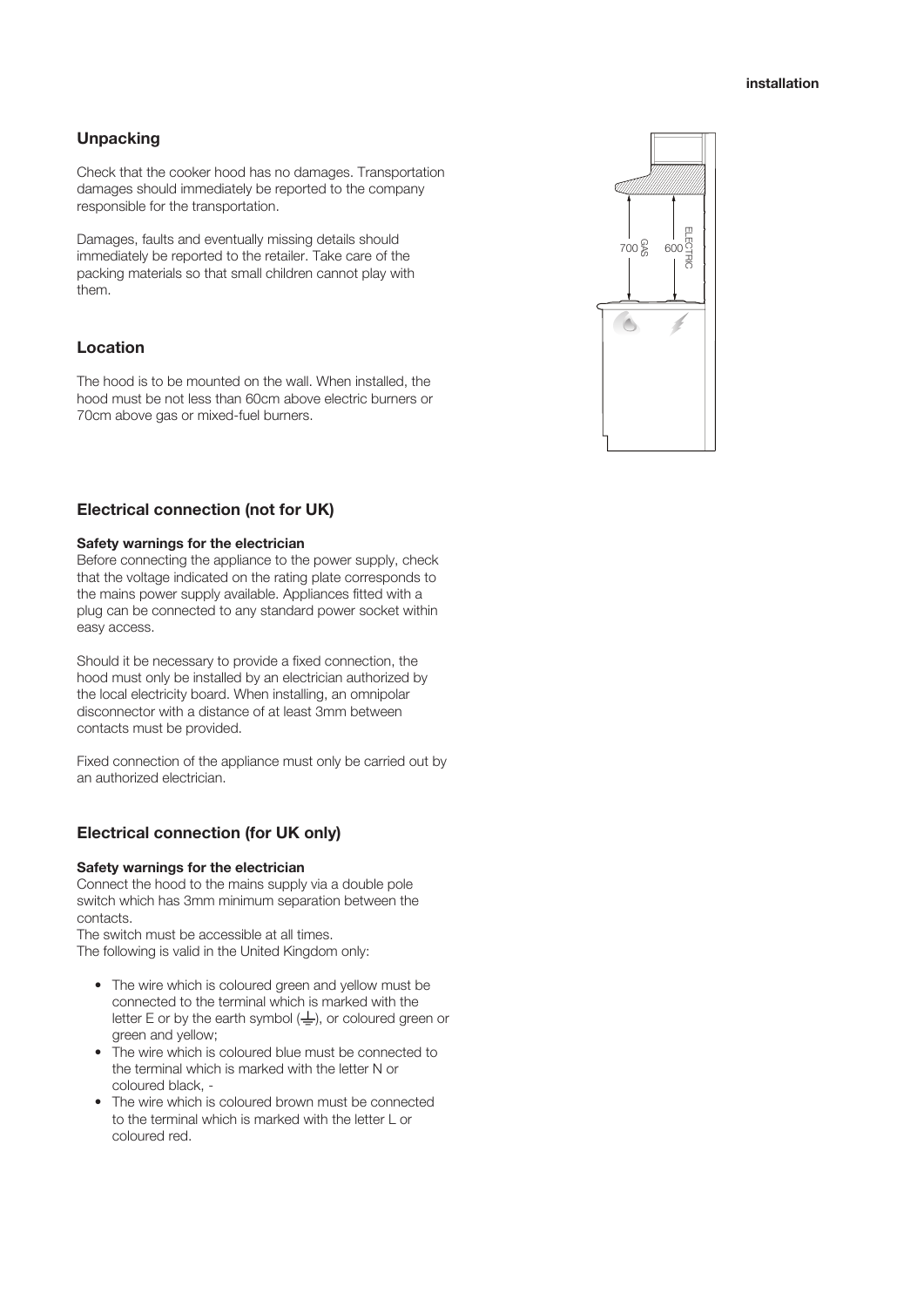#### **5 installation**

### **Installation using the supplied drawer facia**

Standard ducted installation calls for a door extension of 134mm whether the clients opts to use the supplied draw facia of the same dimensions as that supplied.

### **Recirculating vent installation**

### *NOTE:*

*If the Rangehood is to be vented using the recirculating vent rather than standard ducting, the supplied drawer facia is not to be used and must be replaced with a client specific custom facia.*

*The custom drawer facia must be a minimum of 70mm deep as air expelled through the recirculating vent must be deflected upwards.*





**IMPORTANT:- Set circulating modes before installing the hole plugs.**

#### **Setting of circulation air door - single fan models Setting of circulation air door - dual fan models**